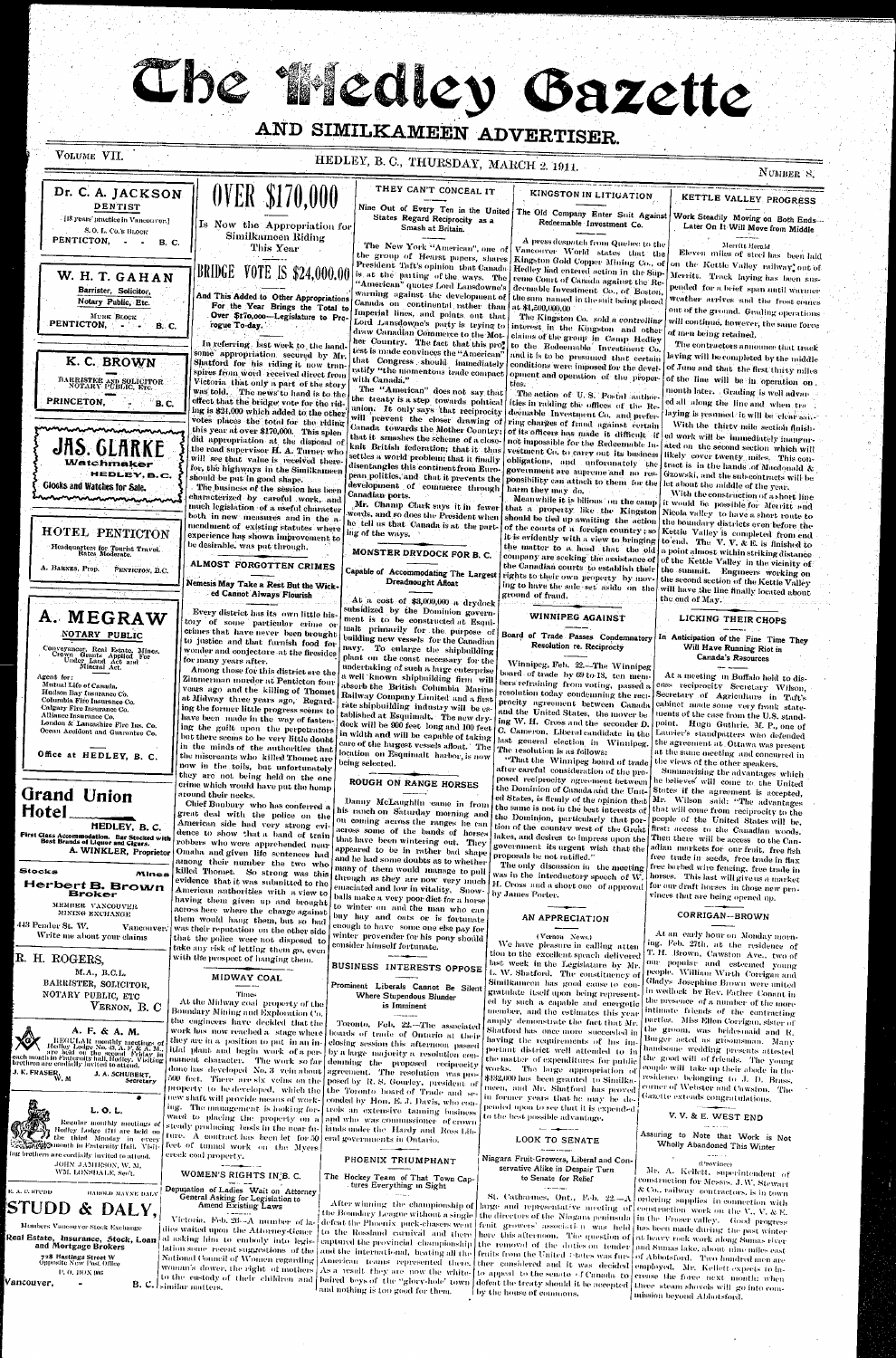

William Patterson who is largely responsible for the enormity, notwithstanding the fact that the duty protecting his biscuits is not to be altered a whit, was supplied with a copy of the Summerland Review and read from it an editorial favoring reciprocity which he pointed out was from a conservative paper published in a fruit growing district. He made no mention of the editorial opinions of the Kelowna Courier which are the views sof a strong Liberal and the paper published in a district which has made quite as great a name for itself in fruitgrowing as Summerland.

shown itself, to be as strong in its support of the Conservative party as the Courier has been of the Liberal party. Neither were there any reasons advanced by the Review further than a mere expression of opinion that the change would benefit the fruit-growing industry here more than it would injure it. Opinions are cheap when we all have them, and they do not necessarily effect the situation one way or the other, neither should they adways rank as evidence.

but if Col. Cartwright, of Summerland, son of Sir Richard, is at the elbow of the Review editor it is not to be wondered at that we find those particular leanings on the subject of reciprocity. The Colonel is a very nice chap and we have nothing but good-will and the very kindliest regard for him as well as high opinion of his integrity, but we know what were his views on reciprocity in 1891 and how tenaciously, like his venerable sire, he can hold to opinions once formed. Should it happen that he has been a moulder of editorial opinion in Summerland then it will be seen that the Hon. William Patterson's distant quest to Summerland for fruit-grow-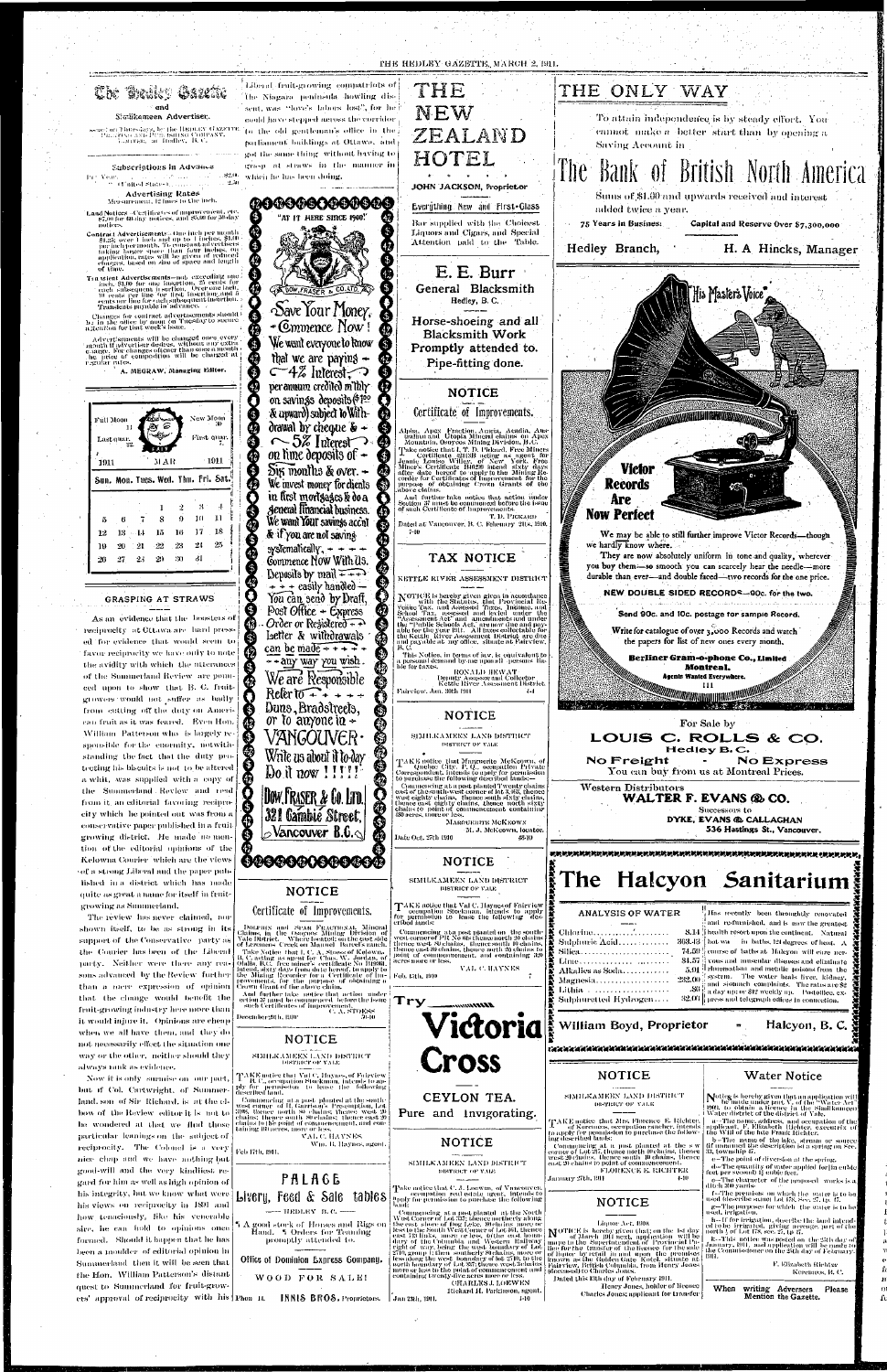### THE HEDLEY GAZETTE, MARCH 2. 1911.

•

 $=$ 

 $\mathbf d$ 

### Town and District.

Rev. Father Conant, of, Kamloops, held mass in Medley on Sunday lasl.

*Mrs.* J. A. Brown, of Keremeos, is making weekly visits to Hedley fori

The timber for the bridges caine in will now he pushed forward to completion.

Angus Stewart, who has been chief  $\frac{1}{2}$  and in all probability Easter Monday engineer in the power house for some  $\frac{1}{2}$  may be chosen as the date. While the time, gave up his position last week people of Keremeos have had various and started for the coast on Wednes- opportunities of hearing Mis. Brown day.

J. A. Schubert is opening out a town on Saturday with a couple of branch husiness in Coalmont, the new heads and the, claws of two goldentown which was formerly known as headed eagles upon which he wanted Cardiff and Granite Creek. He intends the bounty. According to regulations building at once.

 $\epsilon$  cfor the Bank of B. N. A. came in on didentification to the provincial game Saturday and remained a few days. On Tuesday morning Mr. Hincks accompanied him to Keremeos.

The sale of the Palmer mountain tunnel property, at Loomis, under the Sheriff's hammer, did not take place Saturday as it was announced that it would. The sale was knocked out by an injunction issued from the United States court. The tangle is still untangled.—Oroville Gazette.

," in Princeton and preach there for 3Jr. that kind would *give* them. Mills.

The sparkling musical comedy, "Managing Mildred" is announced as the attraction at Fraternity hall on Saturday, March 4th. The famous English Opera Singers who made such an impression through the west last season aro figured' in this comedy and will introduce the last two scenes of Verdi's "Il Trovatore" in costume. -The remarkable duet "The miserere"  $\pi$ sung by Juanita Rush and Charles Picquet has invariably been encored five or six times. "Managing Mildred" is by Walter Lockwood, a young Chicago author and contains some twenty song hits. An astronimer is reported to have **EXIT ASSECTED FIGURE CO RECEIVED FIGURE COUNTING TO MONDAY**<br>prophesied three wet years because of March 6th as their date inquiry was certain sun spots that in the past have always been attended with much precipitation. The prairie wheat growers will make no objections to a meteorological programme of that nature, and it would also fit in nicely with the plans of the management here for getting the water-supply obtainable from Twenty-mile Lake, back to the normal.

on Tuesday and structures underway first class term, and have her local ; her class iu vocal music here. At the j  $solicitation = of,$  numerous Hedley friends she is considering the matter. of giving a concert at the end of the  $\frac{1}{2}$ pupils take part. About the middle j of April will mark the end of the term

sing, those in Hedley have not been

Rev. T. W. Mills.of Princeton, will so fortunate and would-be pleased to take Rev. Mr. Cameron's service here have the opportunity of enjoying as on Sunday night. Mr. Cameron will be  $\vert$  much of ther singing as an event of

Mr. James Anderson, chief inspector birds the claws-have to be sent 'for Caltus Harry (halfbreed) was in for collection of the bounty on these warden, Bryan Williams, at Vancouver and Harry's/ exhibits were accordingly detpatched thither. Local justices can be trusted with the identification of cougars, coyotes and big horned owls but their knowledge of zoology or natural history is scarcely equal to the task of spotting out the golden-headed eagle, and lest they should mistake the panties of a thoroughbred shanghai or yellow leghorn rooster for a golden headed member of that particular species of Uncle Sam's nirds the precaution aforesaid was necessary. Sorry it couldn't be helped, but Harry will have to stay dry for that much longer.

They're all scrappin' for Monday. The Star announces that "Managing Mildred" is to be in Princeton, Monday, March Oth. The Gazette erroneously but with the best intentions said they were to be in Hedley Monday March Gth. The Penticton Herald says they are to he in Penticton .Monday, March 2nd. The advance agent, the auxiliary, the Gazette and the Herald must all have got hold of the same kind of booze. Meanwhile Princeton is sitting tight on the date and looks very likely to hold it.

Hedley has had the longest spell of sleighing this winter on*>* the least . amount of snow that has yet been experienced in the history of the place. The average amount of snow on the ground for any single week between Christmas and the end of February, would scarcely exceed four inches and idea of how steady the winter has cbeen, and yet with the, exception of one week it could not he called cold.

The skating in Hedley during the past two weeks has been excellent the snow having been cleared off a space •about 100 yards long and fifty feet wide, on the ice of the Similkameen liver behind Pinto's house. Every **Penticton** - - - B.C. night in the week the ice was taken advantage of by dozens of skaters old and young, a big fire being built on the ice alongside where the snow had nob been cleared oil'and this supplied both the illumination aud the warmth for the non-skaters. A situation of that kind beats a, closed rink all to pieces as the participants have the full advantage of pure fresh air during the whole outing, but of course it is not every winter the conditions are as favorable as this one. To Mr. Hincks most of the credit is due for nosing more or less. out the possibilities of the situation for sport and clearing off the snow.  $\begin{bmatrix} 1 & 0 & 0 \\ 0 & 0 & 0 \\ 0 & 0 & 0 \end{bmatrix}$ 

There is a general impression that we are in for an early spring and that the cold snap at the beginning of the present, week was winter's final effort. There was a. new moon two days ago and some give; the moon credit for all kinds of stunts in the matter of its ability to boss the weather. By the by. this particular moon is the one which is known to the natives as "the moon of pussy willows," and that sounds quite springy in itself.

SIMILICAMEEN LAND DISTRICT WSTUICT *OF* VALE

yet there has been fairly good sleigh-Mildred" to be played by the English' ing all that time. This will give a fair  $\big\vert$  Opera Singers  $\,$  in Hedley for Monday,  $\,$ The Gazette was in error last week in placing the date of ''Managing March 0th. They are to be in Princeton on that date and their performance here will he on Saturday March 4th. In giving Monday March 6th as the date the Gazette was hot altogether to blame. Every effort was made to have the dace verified before announcing it but we could find out nothing definite in the matter and the Ladies' Auxiliary muter whose auspices they were to play could give no assistance, for their contract read March 5th and as that date falls on Sunday it was quite clear that a mistake had been made. The most natural inference under the circumstance<br>was to conclude that the advance was to conclude that the advance agent in fixing his dates had failed to notice that the 5th was Sunday and Princeton was counting on Monday march 6th as their date inquiry was.<br>wedn'ts Dontiaton inhom it was found: made of Penticton where it was found<br>the Commune wore willed for Thursday. the Company were billed for Thursday<br>Mangh 2nd which fort liftle death that • March 2nd which left littlo doubt that saturday was the date, intended for<br>Hodlay, the integrating time between Hedley, the intervening time between midnight on Thursday aud Saturday morning being little enough to cover the distance between Penticton and Hedley with perhaps an intervening performance at Keremeos on Friday

> Average minimum do IS.  $\text{Mean}$  do  $\text{46}$   $\text{48.64}$ *Rn* in fall for the week 0. inches Snowfall " " 3,0"  $_{\rm CORBISPONDING}$  WEEK OF LAST YEAR Highest maximum temperature 10 Average Lowest minimum<br>Average — do

Average



night en route.

more or less.

Oct. 2Sth, 1910.

ROBERT CAREW ARMSTRONG.

Dec. 10th. 1910 49-10

At J. A. Nesbitt's,

Penticton, B. C.

at Vancouver prices.

# NOTICE

DISTRICT OF YALE.

TAKE notice that Frank Richter, of Kerc-<br>- meos, occupation, merchant, intends to<br>apply for permission to purchase the following<br>described land :--

Commencing at a post planted at the S. E.<br>corner of P. R. 651s thence 80 chains south, thence SO chains | west, thence SO -chains north,<br>thence | SO chains | east | to | point of | commence-<br>ment and containing 610 acres.

"The Moore" Gasoline Lights, Mantles, Globes and all repairs

phone Needles,

Chips, and Whole; Oil Soap.

*Cultivators, Plows, etc* 

Arsenate of *Lend.* 

Needles and Pcpairs.

Bicycles and Pepairs.

J. A. NESBITT

October 27th 1010, **-IM0** 

### METEOROLOGICAL.

Violins and Accordions, Football and Baseball Goods, Gramo-ending Feb. 25, 1011 : Auto Spray Pumps, Quassia Raymond Sewing Machines, The following arc the readings showing temperature, etc. for tho week AT THE MINE. **Feb 19** *'20*  21 *22 2H 21*  Average maximum temperature 16,85 Average minimum do *0.28*  Mean temperature Rainfall for the week 0.00 inches.  $S$ nowfall CORIGESPONDING WEEK OF LAST YEAR. Highest maximum temperature *HO.* 

LAND NOTICE

SIMILK AMEEN LAND DISTRICT DISTRICT OF YALE

 $\begin{array}{ll} \displaystyle\mathbf{T}^{\mathrm{AKE}}\ \ \text{Neank.} \ \ \text{Atla,} \ \ \text{e}^{\mathrm{c}}$  oceupation agent, Canadian Pacific Railway, intends to apply for per-<br>dian Pacific Railway, intends to apply for per-<br>mission to purehase the following described<br>kind

('onimencing at a post-planted at the X. W., Corner of Lot 9148, thenee west 80 chains,<br>Chence south 80 chains, thenee east 80 chains, thence south 80 chains, containing 60 acres,

ANEL R. SWANSON M. J. McKeown, locator.

Average maximum Lowest minimum Average minimum Mean AT Tllli "MILL.

l Mean

 $\ddot{\phantom{0}}$ **.''!>**  K 2o Average maximum temperature 35,28  $^{\circ}$